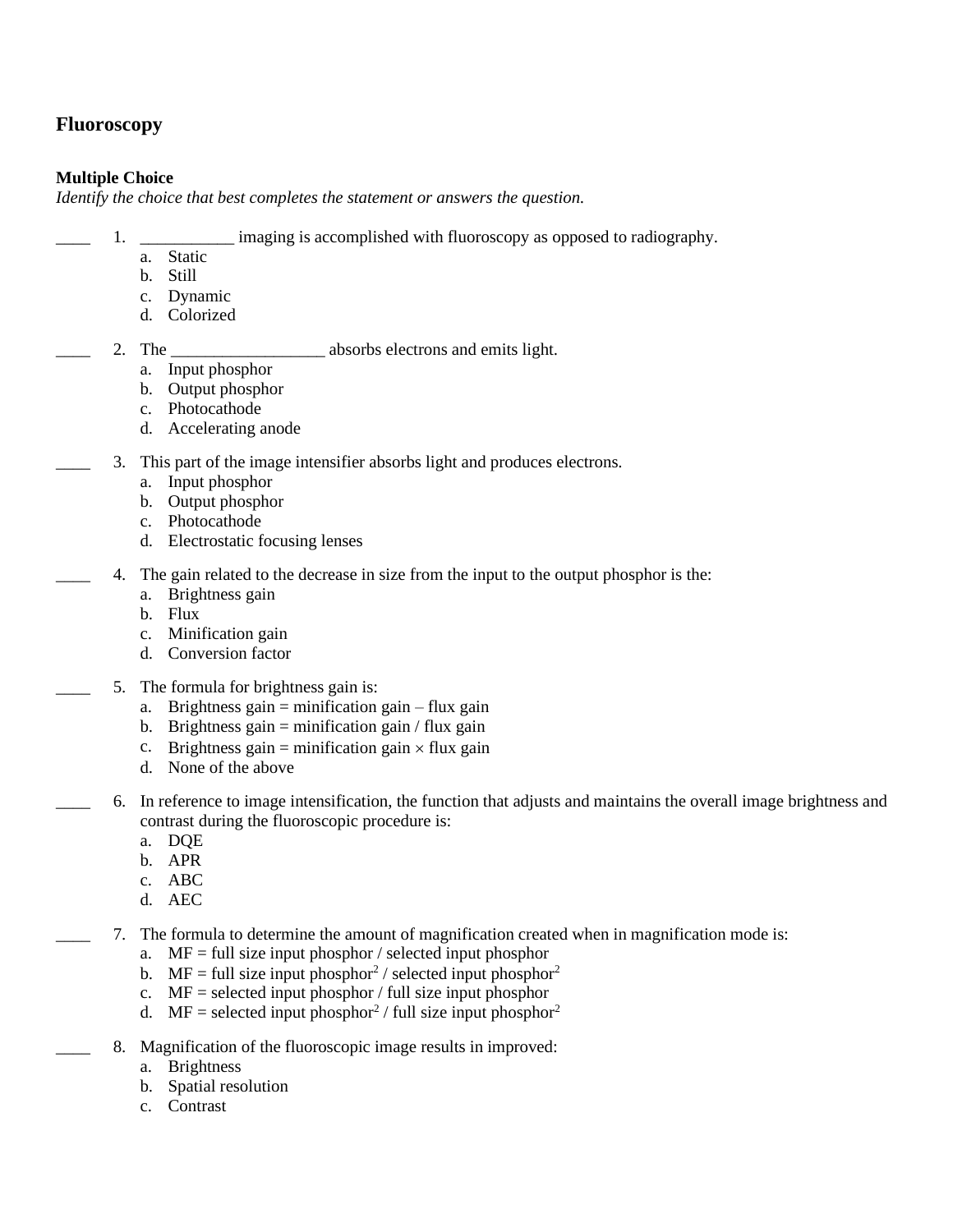- d. Exposure
- 9. Distortion of the fluoroscopic image that appears as unequal magnification is:
	- a. Noise
	- b. Pincushion appearance
	- c. Vignetting
	- d. Magnification
- 10. Increasing the mA is the way to correct a fluoroscopic image that has:
	- a. Noise
	- b. Pincushion appearance
	- c. Vignetting
	- d. Magnification
	- \_\_\_\_ 11. The CCD's electrical charge from the capacitors is sent to the:
		- a. Output phosphor
		- b. Television monitor
		- c. X-ray tube
		- d. Image intensifier
- 12. The purpose of a beam splitting mirror is to:
	- a. Be able to view the fluoroscopic image on more than one television
	- b. Reduce the intensity of the image from the output phosphor
	- c. Allow spot filming to be done during fluoroscopy
	- d. None of the above
- 13. Early versions of digital fluoroscopy used the standard system and added:
	- a. A different camera
	- b. An ADC
	- c. Videotape
	- d. None of the above
- 14. The analog to digital converter:
	- a. Makes the electrical signal understandable to the computer
	- b. Determines the contrast resolution of the system
	- c. Determines the image matrix
	- d. All of the above
- 15. Digital fluoroscopy is improved by using:
	- a. A vidicon camera
	- b. Videotape
	- c. A beam splitting mirror
	- d. A CCD
	- 16. Which of the following is more light-sensitive?
		- a. Tube-type camera
		- b. CCD
		- c. There is no difference between the two.
	- 17. Use of which of the following systems will result in less radiation dose to the patient?
		- a. Tube-type camera
		- b. CCD
		- c. There is no difference between the two.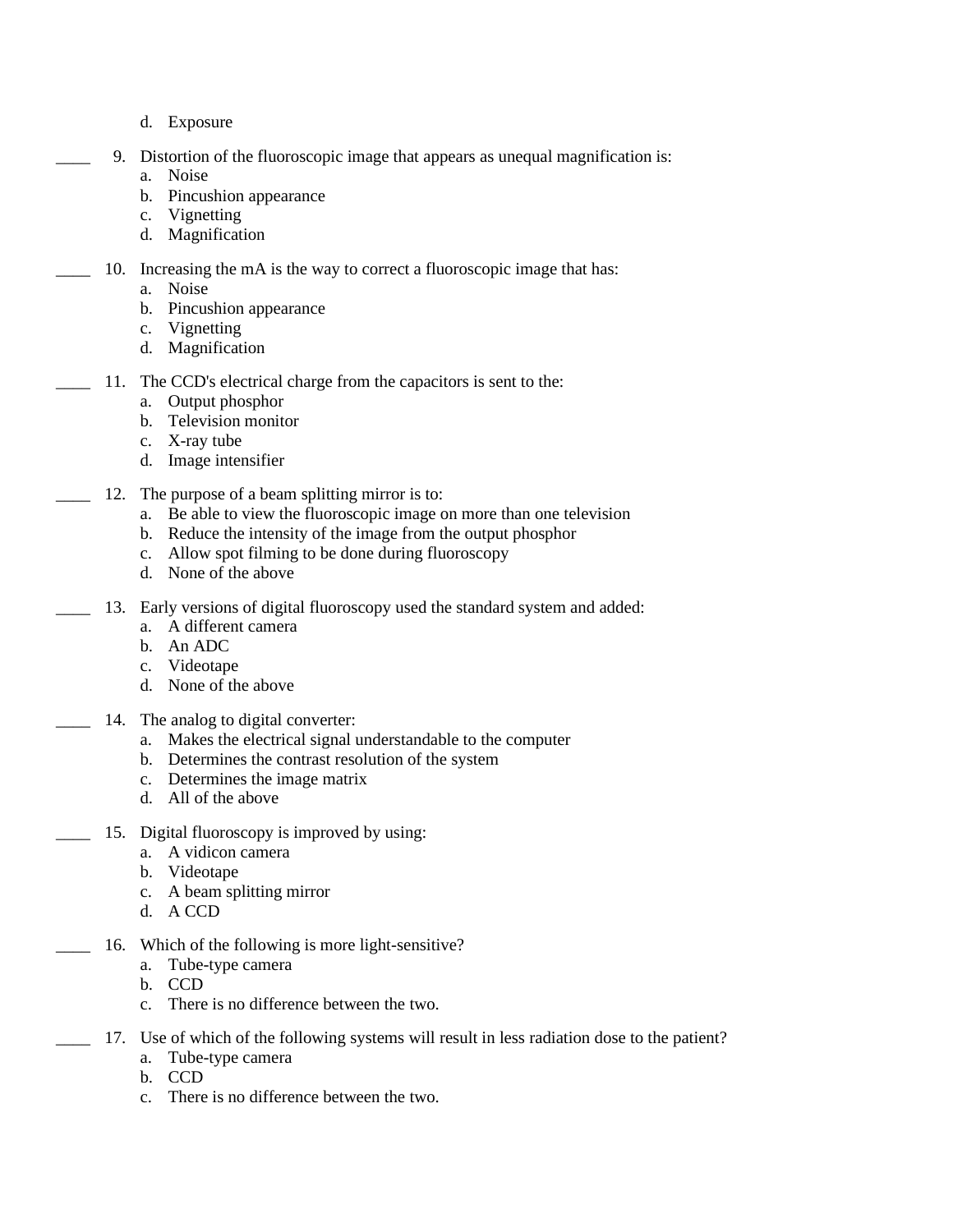- 18. The newest fluoroscopy systems use a flat-panel detector:
	- a. To display the spot images during fluoroscopy
	- b. To record the overhead images following fluoroscopy
	- c. In place of the image intensifier
	- d. In addition to the image intensifier
- \_\_\_\_ 19. Flat-panel detectors for fluoroscopic imaging can be the:
	- a. Amorphous silicon indirect capture type
	- b. Photostimulable phosphor plate type
	- c. Amorphous selenium direct capture type
	- d. A and C
- \_\_\_\_ 20. Which of the following has the possibility of demonstrating veiling glare and pincushion distortion?
	- a. Conventional image intensifier
	- b. Flat-panel detector in place of image intensifier
	- c. There is no difference between the two.

21. The x-ray beam used with a digital fluoroscopic unit uses \_\_\_\_\_\_\_\_\_\_ mA and a \_\_\_\_\_\_\_\_\_\_\_\_\_\_ beam.

- a. Low; constant
- b. High; constant
- c. Low; pulsed
- d. High; pulsed

### **True/False**

*Indicate whether the statement is true or false.*

- 1. The ABC can be slow in responding, seen as a brief delay in the brightness adjustment.
	- A. True
	- B. False
- \_\_\_\_ 2. When using magnification mode, the fluoroscopist needs to manually set the exposure factors higher to compensate for the reduced diameter input phosphor.
	- A. True
	- B. False
- \_\_\_\_ 3. The purpose of a camera tube or CCD is to record the fluoroscopic image.
	- A. True
	- B. False
- 4. The beam splitting mirror is never used with fiber optics.
	- A. True
	- B. False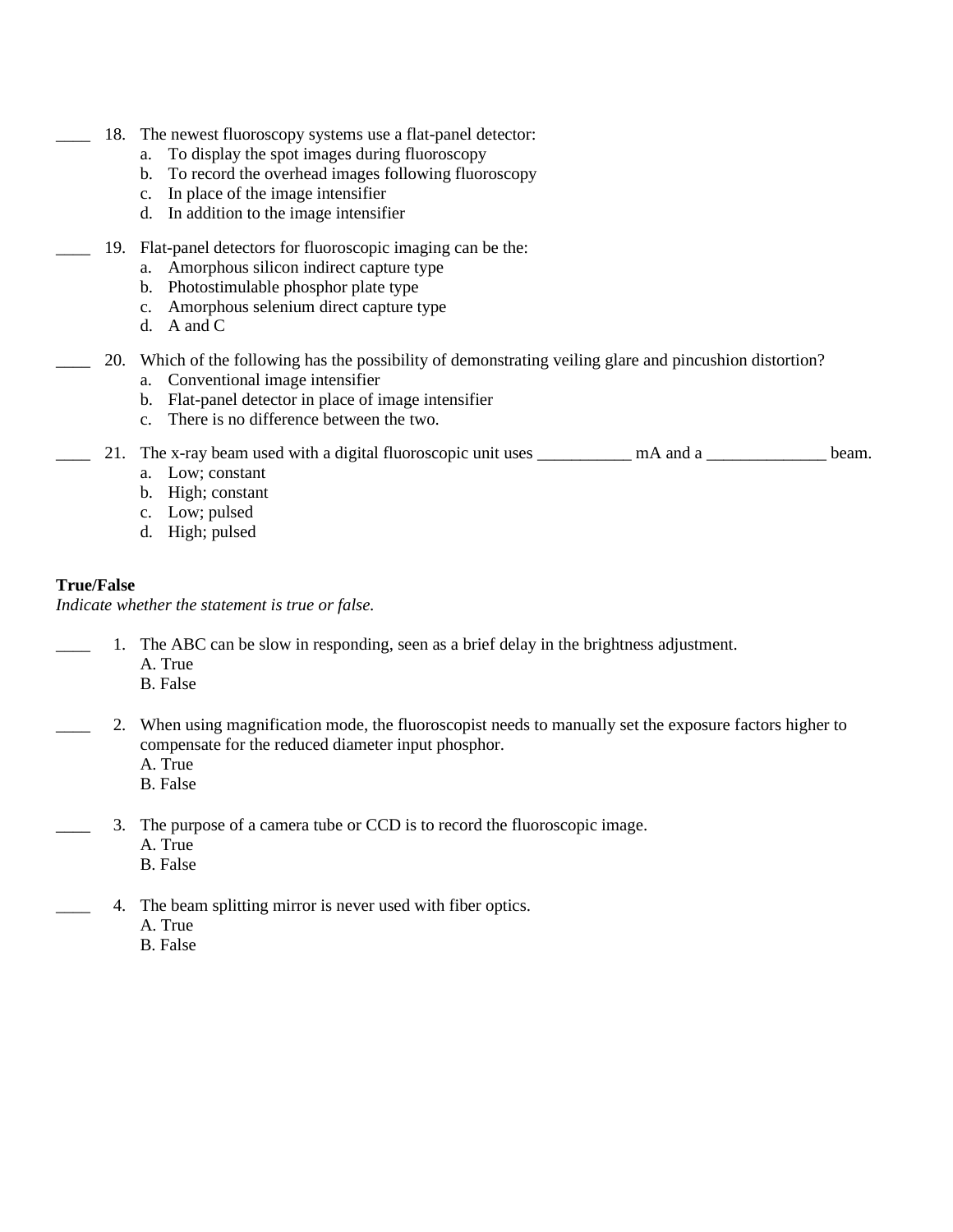# **Fluoroscopy Answer Section**

#### **MULTIPLE CHOICE**

#### 1. ANS: C

Fluoroscopy allows imaging of anatomy in motion, or dynamic imaging.

PTS: 1 OBJ: 1

2. ANS: B The output phosphor absorbs electrons and emits light.

 $PTS: 1$  OBJ: 2

3. ANS: C The photocathode absorbs light and produces electrons.

PTS: 1 OBJ: 2

4. ANS: C

The image at the output phosphor is brighter in part because it is significantly smaller than the same image at the input phosphor.

PTS: 1 OBJ: 3

5. ANS: C Brightness gain = minification gain  $\times$  flux gain

PTS: 1 OBJ: 3

6. ANS: C

ABC, or automatic brightness control, maintains the brightness and contrast of the fluoroscopic image during the procedure.

PTS: 1 OBJ: 4

7. ANS: A

The magnification factor during fluoroscopy is equal to the full size input phosphor divided by the selected input phosphor.

PTS: 1 OBJ: 5

8. ANS: B

Using the magnification mode improves spatial resolution of the fluoroscopic image.

PTS: 1 OBJ: 5

9. ANS: B

Pincushion appearance is the distortion of the fluoroscopic image that appears as unequal magnification.

PTS: 1 OBJ: 6

10. ANS: A

When a fluoroscopic image has noise, or is noisy, the quantity of radiation  $(mA)$  must be increased because the issue is too few photons being used to create the image.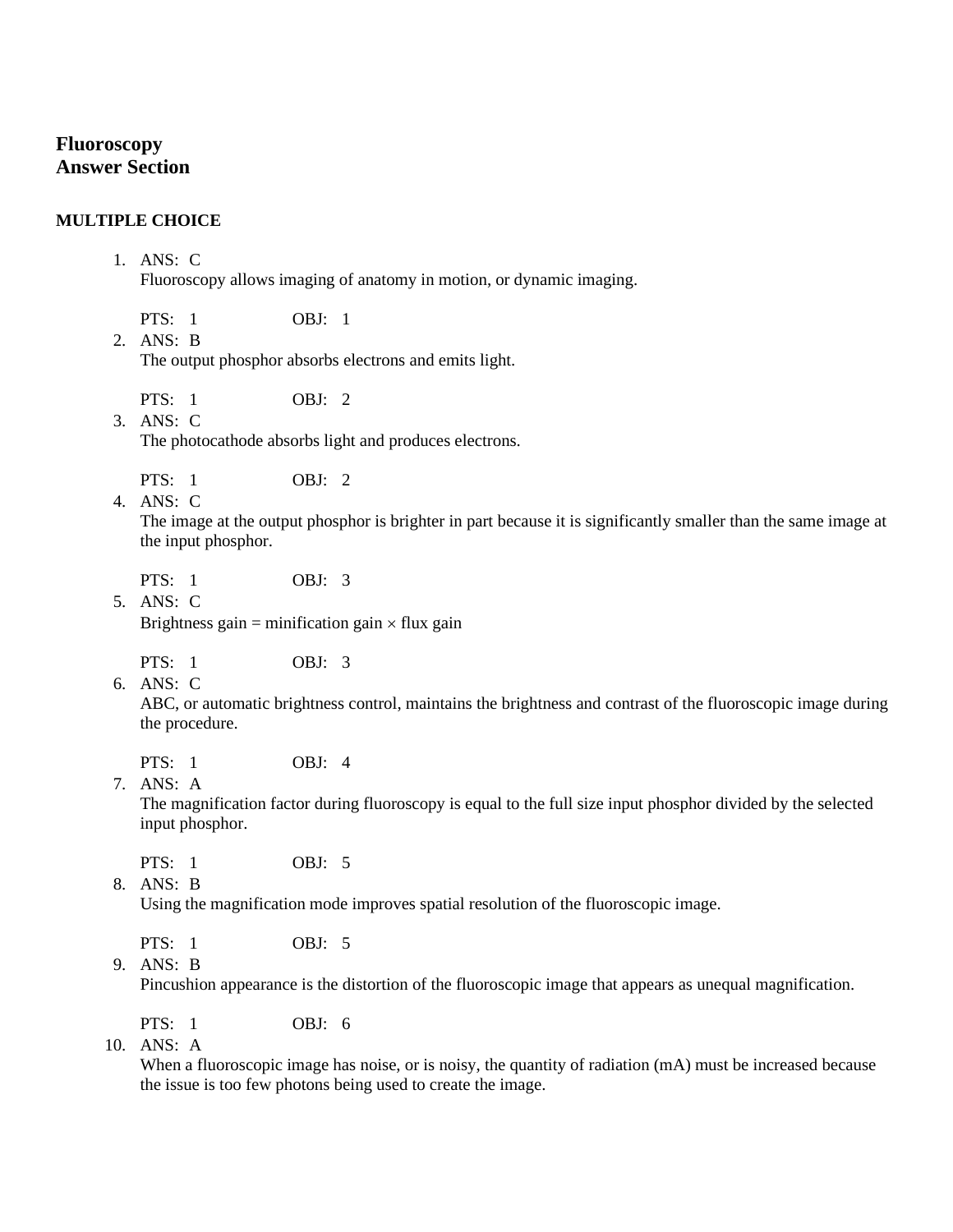PTS: 1 OBJ: 6

11. ANS: B

12. ANS: C

After being briefly stored in the capacitor, the charge travels by wire to the television monitor.

PTS: 1 OBJ: 7

The beam splitting mirror is used during fluoroscopy when a spot image is to be recorded on a photospot or cine camera.

PTS: 1 OBJ: 7

13. ANS: B

Early digital fluoroscopy systems added an analog to digital converter between the camera and monitor.

PTS: 1 0BJ: 9

14. ANS: D

The ADC converts analog data (electrical current) to digital data (1s and 0s). Each ADC has a set number of bits which determine image contrast resolution and the size of the image matrix.

PTS: 1 0BJ: 9

15. ANS: D

A CCD used for converting the light image to an electronic image greatly improves digital imaging.

PTS: 1 0BJ: 9

16. ANS: B

The charge-coupled device is more sensitive to the light from the output phosphor; it has a higher DQE.

PTS: 1 OBJ: 7

17. ANS: B

Using a CCD device will require less radiation in order to produce a good image, thereby reducing patient exposure.

PTS: 1 OBJ: 7

18. ANS: C

The newest fluoroscopy systems use a flat-panel detector in place of the image intensifier.

PTS: 1 OBJ: 9

19. ANS: D

The indirect and direct capture detectors are suitable for fluoroscopy but the PSP plate is used only in recording static radiographic images.

PTS: 1 0BJ: 9

20. ANS: A

The image intensifier may demonstrate veiling glare and pincushion distortion, negatively affecting the fluoroscopic image's spatial resolution.

PTS: 1 OBJ: 9

21. ANS: D

The x-ray beam used in digital fluoroscopy uses a high mA (in the hundreds) and a pulsed beam.

PTS: 1 0BJ: 9